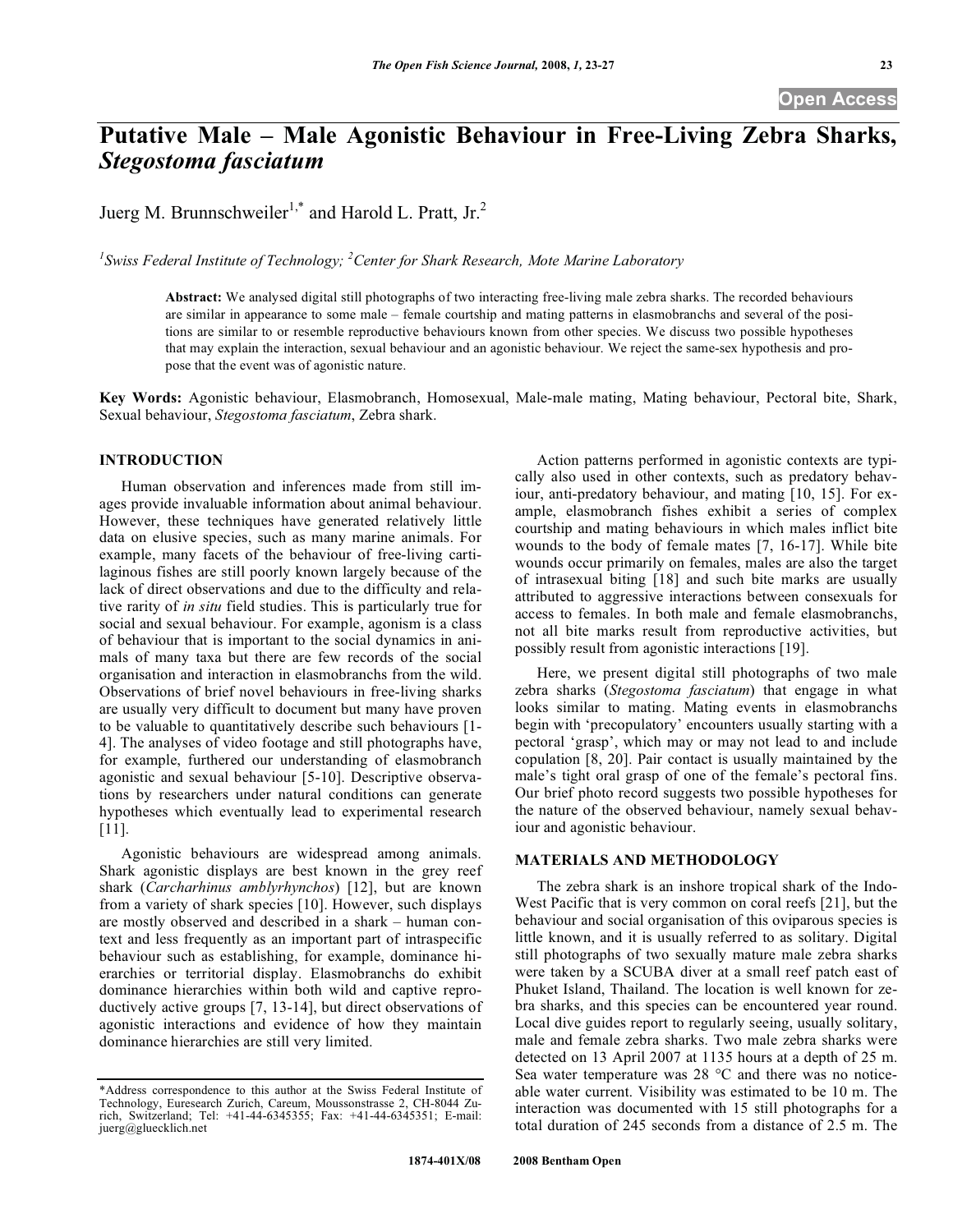**Table 1. Static Description of the Behaviours Performed by the Two Male Zebra Sharks. Grasping the Right Pectoral Fin of Male B by Male A, Male B being on its Back and Male B Bending its Tail Towards Male A is only Described the First Time it is Visible in Fig. (1 a, b, d), but Continues throughout the Sequence from there on** 

|               | <b>Description</b>                                                                                                                                                                      |
|---------------|-----------------------------------------------------------------------------------------------------------------------------------------------------------------------------------------|
| Fig. $(1a)$   | Male A grasping the right pectoral fin of male B from a perpendicular position                                                                                                          |
| Fig. $(1b)$   | Male B on its back with male A over it in a perpendicular slightly head-down position                                                                                                   |
| Fig. $(1c)$   | Male A on the other side of male B in a perpendicular head-down position                                                                                                                |
| Fig. $(1d)$   | Male A perpendicular to male B. Male B arches its body away and bends its tail towards male A. The claspers of both sharks are<br>visible                                               |
| Fig. $(1e)$   | Both sharks in the same position as in Fig. $(1d)$ with male B turned 90 $^{\circ}$ in an anticlockwise direction                                                                       |
| Fig. $(1f)$   | B turned around $90^{\circ}$ in an anticlockwise direction. Male A is in a head-on position to male B                                                                                   |
| Fig. $(1g)$   | Male B slightly more to the right with regard to structure II and male A turned 90° in an anticlockwise direction. Male A in<br>perpendicular position                                  |
| Fig. $(1h-k)$ | Male A aligned to male B. Male B is with its back on the substrate, arches away from male A and its tail is underneath male A                                                           |
| Fig. $(11)$   | Both males turned $90^\circ$ to the right in a head-on position                                                                                                                         |
| Fig. $(1m)$   | Both males in an aligned position turned 180° in an anticlockwise direction [compared to Fig. (1h-k)]. Male A lies on the side                                                          |
| Fig. $(1n-0)$ | Both sharks slightly further up with regard to structure I and male B turned 90° in an anticlockwise direction resulting in a<br>perpendicular position of male A in relation to male B |

two animals were not noticeably disturbed by the presence of the diver, and no other shark species and/or conspecifics were seen or recorded during the interaction.

### **RESULTS**

Table **1** presents a static description of the behaviours documented in Fig. (**1**). The spatial area on which the two sharks were observed for the total duration of 245 seconds is relatively small and estimated to be  $5 \text{ m}^2$ . At least one of the rocky structures (I, II, III) on the seafloor can be seen very close to the sharks on every picture (Fig. **1a-o**). A dynamic description of the event begins with the photo record of male A already grasping the right pectoral fin of a similarly sized male B from a perpendicular position (Fig. **1a**). A continuous biting of the right pectoral fin of male B by male A can be seen throughout the sequence (Fig. **1a-o**). Fig. (**1b**) shows male B turned 90° around its body axis on its back. This turnaround is caused by male B swimming slightly upwards to the right. Male A moves its body to the left and turns 180° in an anticlockwise direction around its body axis hovering over male B in a head-down position. This results in male A twisting male B's right pectoral fin (Fig. **1c**). While male A is pushing male B to the left, both individuals can be clearly identified as adult males (Fig. **1d**). As a possible result of male A pushing male B to the left in a anticlockwise direction (Fig. **1d-e**), the tail of male B bends towards male A. Male B's tail remains bended towards the body of male A for the rest of the sequence (Fig. **1f-o**). Male A continues to move male B in an anticlockwise direction (Fig. **1f-g**) until both sharks are turned 180° compared to Fig. (**1d**). The time it takes male A to move itself and male B 180° is 25 seconds (Fig. **1d-g**). Male A then aligns its body with male B (Fig. **1h**), and both zebra sharks remain in that position for 95 seconds (Fig. **1h-k**). During this sequence, male B is motionless

and rigid with its back on the substrate, its tail underneath male A, and its right pectoral fin mouthed by shark A and twisted more than 90° forward around the fins' longitudinal axis. Because of the time gap of more than a minute between Fig. (**1k**) and (**1l**), an accurate dynamic description of the behaviour of the two male zebra sharks is not possible. Compared with Fig. (**1k**), the next photograph (Fig. **1l**) shows male B more to the right and male A turned 90° in a clockwise direction to the right resulting in a head-on position. Male A then moves its body 270° in an anticlockwise direction turning around male B 90° (Fig. **1m**). This is followed by male A pushing male B upwards and turning it 90° in an anticlockwise direction (Fig. **1n-o**).

To summarise our observation of interactive factors in the image set: From the appearance and condition of the fully developed claspers (Fig. **1d**), both sharks are of adult size. Claspers in all images were noted to be quiescent and never in an erectile state. The claspers are not hematose or swollen or noticeably abraded. Dermal tooth cuts, healed or fresh, do not occur on either shark's fins or bodies.

### **DISCUSSION**

Assigning a sexual nature to the recorded behaviour necessarily implies that the two adult male zebra sharks are engaging in homosexual behaviour. The recorded behaviours are similar in appearance to some male – female courtship and mating patterns in elasmobranchs and several of the positions are similar to or resemble reproductive behaviours known from other species [7]. These are: 'pectoral bite' (in our case, the male bites and holds the other male's pectoral fin) of the right pectoral fin of male B by male A (Fig. **1a-o**) and 'lay on back' [male B is motionless and rigid with back on the substrate and pectoral fins outstretched, Fig. (**1h-k**)]. While 'positioning and alignment' [male A moves male B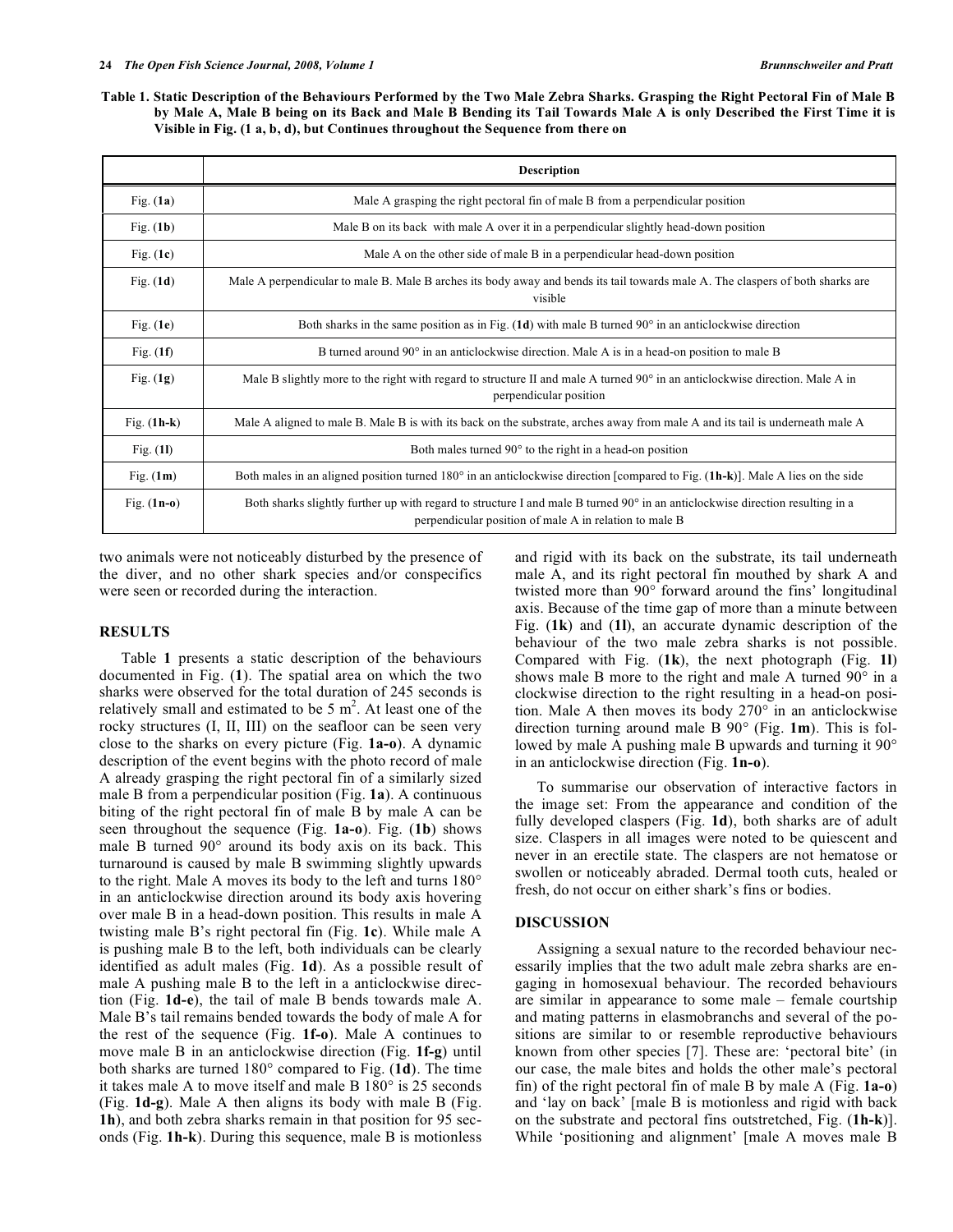*Agonistic Behaviour in Zebra Sharks The Open Fish Science Journal, 2008, Volume 1* **25**



**Fig. (1).** Digital still photographs of the two male zebra sharks (A and B). Number in the upper right corner is time (hour:minute:second); I, II and III are structures on the seafloor that are used for spatial orientation; up, down, left and right are pictured only on (a). ° values in the text (if no turning around a body axis is described) are relative to structures I, II and III. Note that claspers in all images are quiescent and never in an erectile state. The echeneids that can be seen on each photograph are *Echeneis naucrates*.

from the perpendicular to the parallel position, Fig. (**1d-h**)] is a reproductive behaviour known from other shark species [7], in our case, the positioning is likely coincidental to male B getting grabbed and pushed around by male A. The dynamic description of the interaction between the two adult male zebra sharks assumed that male A is the active shark moving around shark B. However, shark A is not necessarily initiating all the movements. While it is safe to assume that male A turns male B on its back (Fig. **1a-c**), it could well be

that the body movements of male B lying on its back on the substrate move around male A as a consequence of an agonistic interaction (Fig. **1d-f**). The lack of video footage prevents us from making any final conclusion with regard to which animal is the more active one or initiating the different movements of the two sharks.

The duration of the photo record allows closer examination of one of the patterns, the 'pectoral bite'. For the whole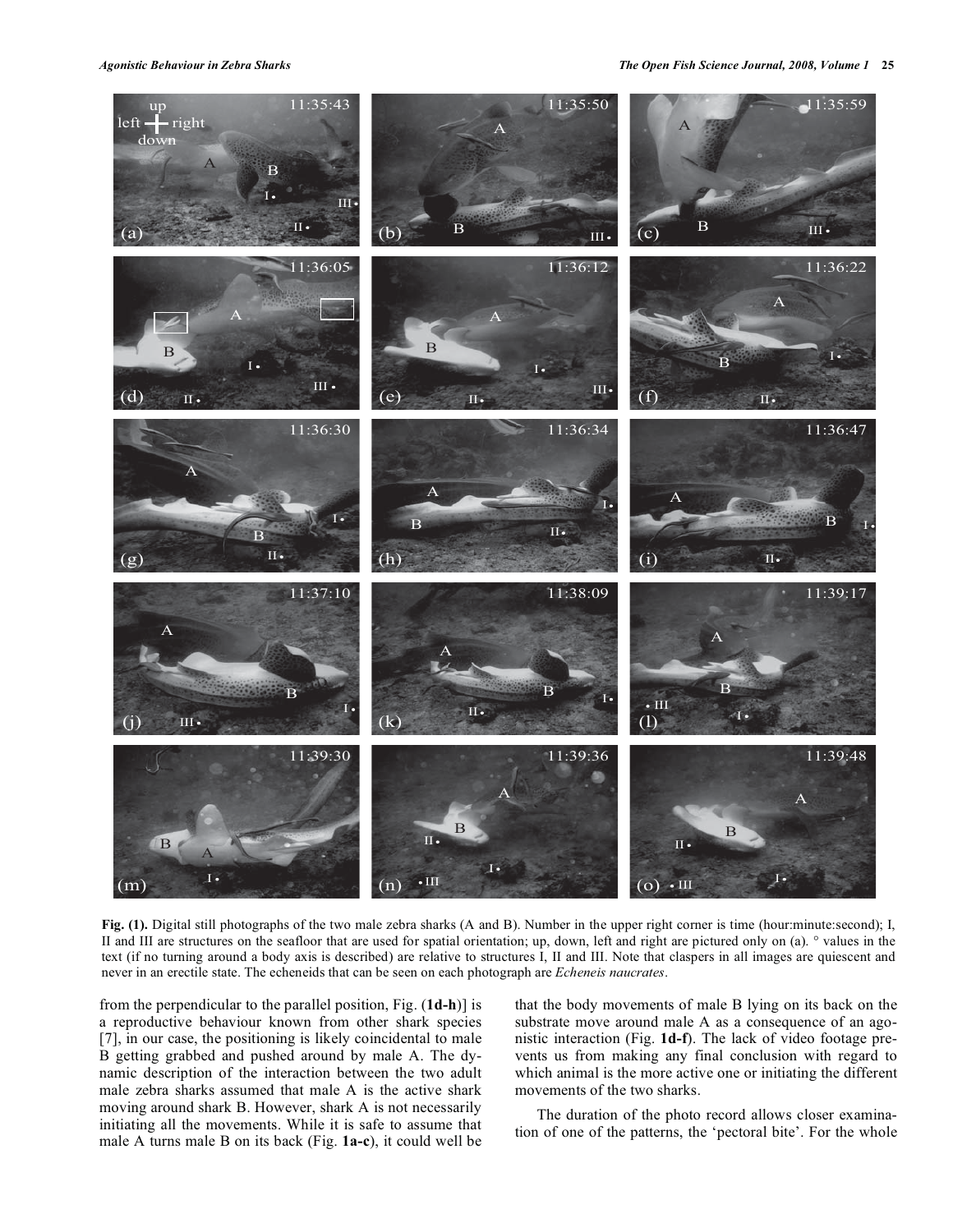duration of the sequence, male A does not tightly 'grasp' male B's right pectoral fin but only mouths the tip of the fin. Pair contact during elasmobranch mating events is usually maintained by the male's oral grasp of one of the female's pectoral fins [8-9], and it could therefore be expected to see male A continuing its grasp by moving its mouth up the pectoral fin of male B. While the reproductive behaviour pattern similar to 'pectoral bite' indeed can be seen during the sequence, its expression does not support a sexual motivation of the interaction. Furthermore, during the whole documented event, 'clasper flexion' (the erection of claspers; [7]) and 'crossing claspers' (a male overlapping both claspers until they point toward opposite side; [7]) as well as attempted copulation, probably impossible due to the anatomy of the male cloaca, could not be observed in either of the two male sharks. Based on the lack of intensity of the 'pectoral bite' and the lack of clearly sexual behaviours such as clasper flexion or genital contact, we reject the hypothesis that the same-sex interaction was of sexual nature.

The most cogent explanation for this encounter is as an agonistic interaction expressing or establishing a dominance hierarchy between these two male sharks. This hypothesis is the most cited 'explanation' for why animals engage in same-sex interactions which may or may not have a sexual motivation (review in [22-23]) and holds that mounting is a display of dominance, while being mounted is a display of submission. Dominant individuals mount subordinates to reaffirm their position in the dominance hierarchy. For example, in a study on nurse sharks, more successful copulations were obtained by several larger males, which were identified as dominant, than by smaller males [7]. We identify our photographed males as "dominant" male A that bites the pectoral fin of the "subordinate" male B thereby expressing its dominance.

Very little is known about if and how elasmobranchs establish social hierarchies or how they maintain them, and such data are lacking completely for the zebra shark. Action patterns performed in agonistic contexts are typically also used in other contexts, such as mating and *vice versa*. The biting of the pectoral fins is an integral part of some elasmobranch mating, but intrasexual hierarchies in elasmobranchs may be expressed as well through biting behaviour. Male biting is often also involved when a female shark does not want to mate with a male conspecific. We compare our male zebra sharks to the female nurse shark caught in an unwanted 'pectoral bite' that will 'arch' her body away from the male and may eventually escape [19]. In addition to the 'pectoral bite' recorded throughout the zebra shark sequence (Fig. **1ao**), male B is 'arching' away from male A (Fig. **1d-o**). Perhaps arching away is a universal response to any shark to shark bite in any circumstance.

It is possible that male A mistook male B for an adult female shark. The mistaken identity hypothesis claims that male – male interactions that might include sexual behaviour patterns occur because males mistake other males for females [24]. This has been proposed for same-sex sexual behaviour in insects [25] and birds [26] and has some precedence for elsamobranchs. Work with Atlantic stingrays [18] revealed fresh bite wounds on adults of both sexes during the full duration of the mating season and suggested that bite wounds on males may result from premating courtship attacks by males because females cannot be visually discriminated by the reproductively active males. It is unknown whether the described interaction occurred during a mating period. The season of zebra shark mating is unknown and evidence for sexual activity or relationships in adult sharks outside of the mating season other than sexual segregation is lacking for any species.

In conclusion, although the behaviours recorded were patterned in similar ways to elasmobranch male – female courtship and mating to some extent, we reject the homosexual behaviour hypothesis because: (1) we cannot demonstrate how the behaviours are distinct from non-sexual same-sex social interactions, (2) we cannot determine whether the patterns observed differ in their expression from more generalised patterns of social affiliation and, (3) no genital contact, clasper erection or attempted copulation occurred. Our analysis supports the hypothesis that the behaviours were of an agonistic nature, namely because biting is an important part of agonistic interactions in sharks and other animals. As with other one-time observations of difficult to document aspects of elasmobranch biology [1-2, 5, 9], our short documentation and interpretation will hopefully stimulate similar records in the future that will eventually shed light on action patterns that are used both in agonistic and mating contexts and help discern the underlying motivation.

#### **ACKNOWLEDGEMENTS**

We thank Mrs. Petra Gangolf for allowing us to use her excellent set of underwater photographs for our analysis. We also thank the diving guides and staff from Sea Bees Diving, Thailand, for valuable information on zebra shark sightings around Phuket Island. JMB was supported by the Shark Foundation Switzerland, the Save Our Seas Foundation and grant No. 11 9305 / 1 from the Swiss National Science Foundation.

## **REFERENCES**

- [1] Brunnschweiler JM. Water-escape velocities in jumping blacktip sharks. J R Soc Interface 2005; 2: 389-391.
- [2] Brunnschweiler JM, Andrews PLR, Southall EJ, Pickering M, Sims DW. Rapid voluntary stomach eversion in a free-living shark. J Mar Biol Ass UK 2005; 85: 1141-1144.
- [3] Hallacher LE. On the feeding behavior of the basking shark, *Cetorhinus maximus*. Environ Biol Fishes 1977; 2: 297-298.
- [4] Wilson SG. Basking sharks (*Cetorhinus maximus*) schooling in the southern Gulf of Maine. Fish Oceanogr 2004; 13: 283-286.
- [5] Tricas TC, LeFeuvre EM. Mating in the reef white-tip shark, *Triaenodon obesus*. Mar Biol 1985; 84: 233-237.
- [6] Harvey-Clark CJ, Stobo WT, Helle E, Mattson M. Putative mating behavior in basking sharks off the Nova Scotia coast. Copeia 1999: 780-782.
- [7] Pratt HL Jr, Carrier JC. A review of elasmobranch reproductive behavior with a case study on the nurse shark, *Ginglymostoma cirratum*. Environ Biol Fishes 2001; 60: 157-188.
- [8] Chapman DD, Corcoran MJ, Harvey GM, Malan S, Shivji MS. Mating behavior of southern stingrays, *Dasyatis americana* (Dasyatidae). Environ Biol Fishes 2003; 68: 241-245.
- [9] Whitney NM, Pratt HL Jr, Carrier JC. Group courtship, mating behaviour and siphon sac function in the whitetip reef shark, *Triaenodon obesus*. Anim Behav 2004; 68: 1435-1442.
- [10] Martin RA. A review of shark agonistic displays: comparison of display features and implications for shark-human interactions. Mar Freshw Behav Physiol 2007; 40: 3-34.